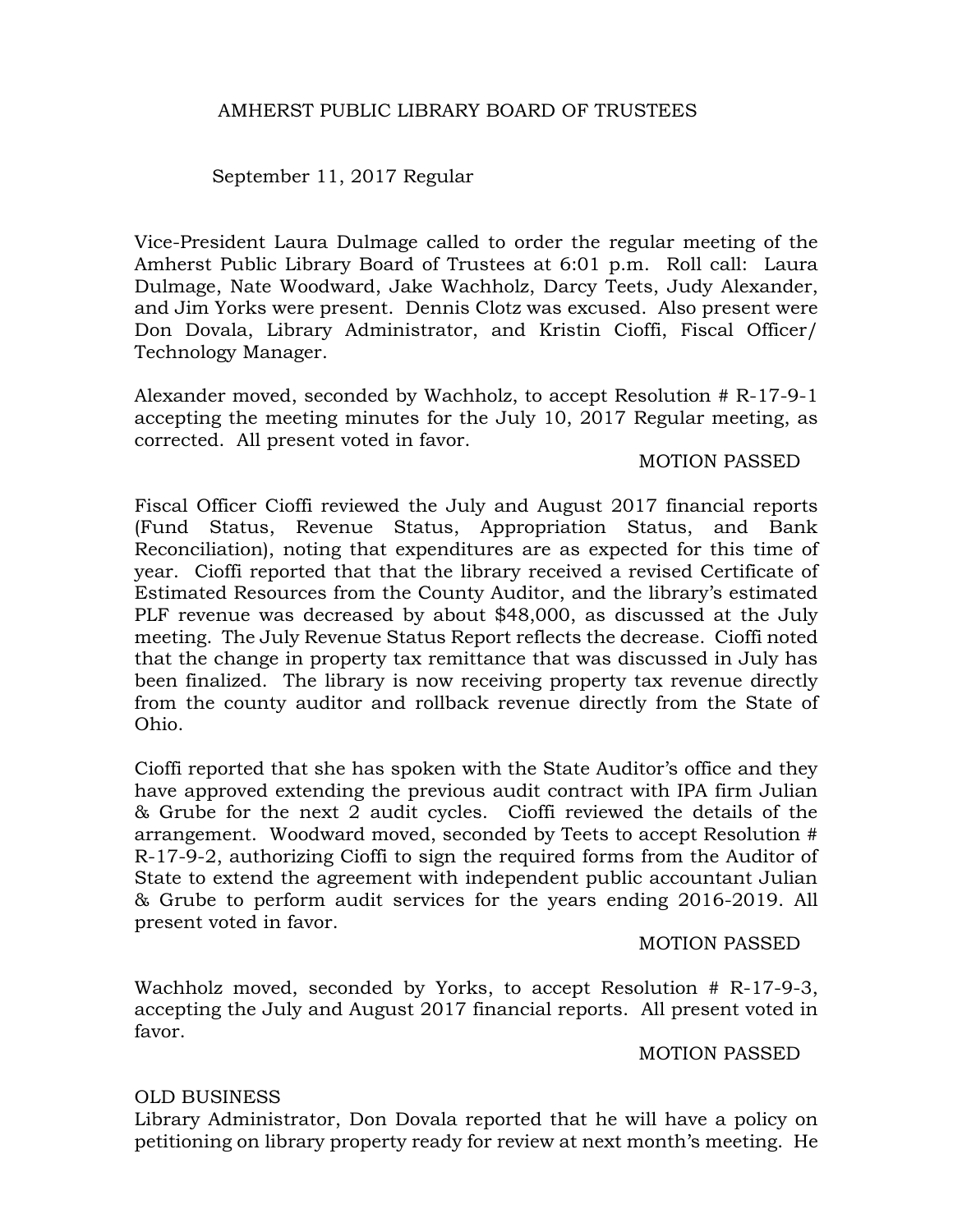## September 11, 2017 Regular

drafted a policy that is short and to the point, and it is currently being reviewed by Assistant Lorain County Prosecutor, Jerry Innes.

Dovala noted that the library's current Strategic Plan will be up at the end of this year. He reported that all of goals on the plan have been accomplished, except for Dewey Lite. Dewey Lite was put on hold due to the retirement of the former Youth Services Manager, Cheryl Ashton. Dovala distributed the draft of a new 3-year Strategic Plan. He noted that Dewey Lite was carried over to the new plan and that he would like to investigate going fine free. There was some discussion regarding going fine free. Wachholz mentioned the possibility of circulating alternative items, such as board games. Alexander asked about what local partnerships had been developed as part of the current Strategic Plan. Dovala replied that Community Relations Liaison Charlene Kalo attends Main Street Amherst meetings now, and the library participates in Main Street's events. He mentioned the possibility of volunteering at the food bank in the future.

Dovala asked if there were any comments on the draft Strategic Plan. Discussion commenced. Suggestions for the Strategic Plan included having measurable goals, putting a timeline on goals, including more specific items in the ongoing categories, sharing and displaying the plan for all staff members, and encouraging all staff members to create yearly goals that work towards goals on the plan. Dovala will work with the management team to tweak the plan and will bring a revised version to the next board meeting.

#### LIBRARY ADMINISTRATOR'S REPORT

This year's Staff Development Day is October 9<sup>th</sup> at LCCC. The staff will have a customer service workshop in the morning and will be visiting the school's Fab Lab in the afternoon. There was discussing regarding customer service and ways to measure it. Dovala invited the trustees to join the staff for Staff Development Day.

Dovala reported that Jose Soto is starting Seminary School and will be retiring from his role as library mascot, Quarry Bear. Youth Services Manager Nancy Tomek will have teen volunteers perform the role in the future.

NEW BUSINESS-none

GIFTS & CORRESPONDENCE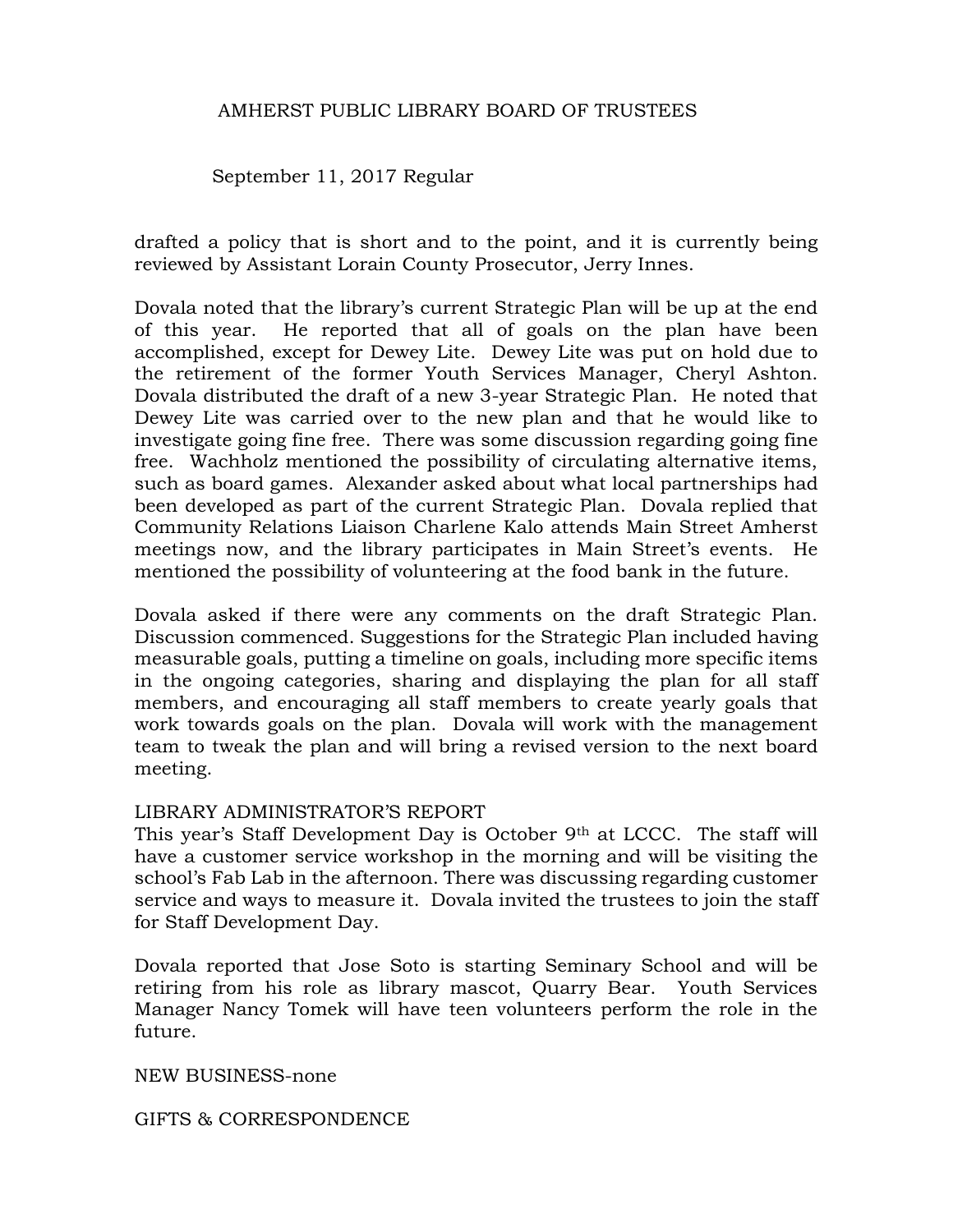# September 11, 2017 Regular

Yorks moved, seconded by Alexander to accept Resolution # R-17-9-4, accepting the following gift:

\$3,000.00 from the Friends of the Amherst Public Library for library programming and book club books

All present voted in favor.

#### MOTION PASSED

Dulmage asked if donors receive a thank you note from the library. Dovala replied that all donors receive a thank you letter from the library, and acknowledgments are also sent to the families for memorial gifts.

#### PUBLIC COMMENTS

Wachholz passed along a comment he received from a patron regarding video games. The patron would like the library to carry video games with a mature rating. There are R rated movies available to borrow from the library, but not mature rated video games. Dovala replied that the library does not restrict lending based on content. Since many children borrow video games, the library has chosen not to purchase mature rated video games. He commented that perhaps that methodology should be reevaluated.

COMMITTEE REPORTS

#### BUILDINGS & GROUNDS

Yorks reported that he spoke with Dovala regarding an agreement with the United Methodist Church concerning the parking lot. Dovala mentioned that next year he would like to look at getting new lighting and painting the downstairs. Alexander suggested adding those goals to the new strategic plan.

FINANCE & AUDIT-no report

#### **PERSONNEL**

Alexander distributed copies of the evaluation forms for the Library Administration and Fiscal Officer. She asked that the trustees look over the forms and let her know if they would like anything changed. Alexander requested that the board schedule a work session to discuss personnel items. A Personnel Committee work session was scheduled for Wednesday, September 27 at 6:00 p.m.